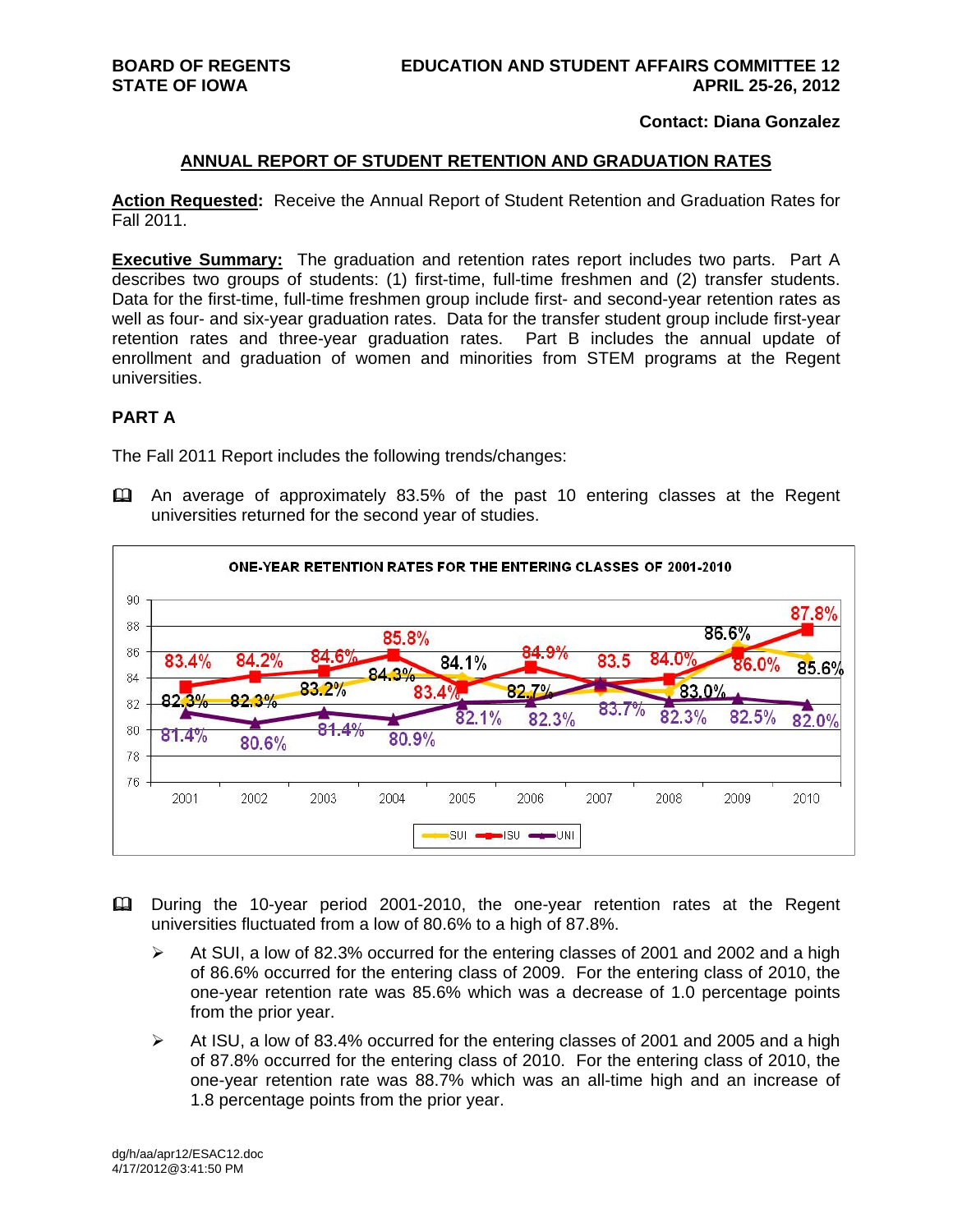- At UNI, a low of 80.6% occurred for the entering class of 2002 and a high of 83.7% occurred for the entering class of 2007. For the entering class of 2010, the one-year retention rate was 82.0% which was a decrease of 0.5 percentage points from the prior year.
- One-year retention rates have consistently exceeded the national averages. The one-year retention rate for the entering classes of 2010 at the Regent universities was 85.8% compared to the national average of 77.9% for all public four-year colleges.<sup>1</sup> The national average for public four-year colleges with traditional selectivity was 73.6%.<sup>1</sup>
- An average of 66.6% of the past 10 entering classes at the Regent universities graduated within six years.



- During the 10-year period 1996-2005, the six-year graduation rates at the Regent universities fluctuated from a low of 63.1% to a high of 70.8%.
	- $\triangleright$  At SUI, a low of 64.4% occurred for the entering class of 1996 and a high of 70.8% occurred for the entering class of 2005. For the entering class of 2005, the six-year graduation rate was 70.8%, which is an all-time high and an increase of 1.2 percentage points from the prior year.
	- $\triangleright$  At ISU, a low of 65.3% occurred for the entering class of 1996 and a high of 70.2% occurred for the entering class of 2004. For the entering class of 2005, the six-year graduation rate was 67.4% which is a decrease of 2.8 percentage points from the prior year.
	- $\triangleright$  At UNI, a low of 63.1% occurred for the entering class of 2002 and a high of 66.9% occurred for the entering class of 2003. For the entering class of 2005, the six-year graduation rate was 66.7% which is a decrease of 0.9 percentage points from the prior year.

 $\overline{a}$ 1 Source: ACT 2011 Retention/Completion Summary Tables, public institutions offering bachelor's, master's, and doctoral programs.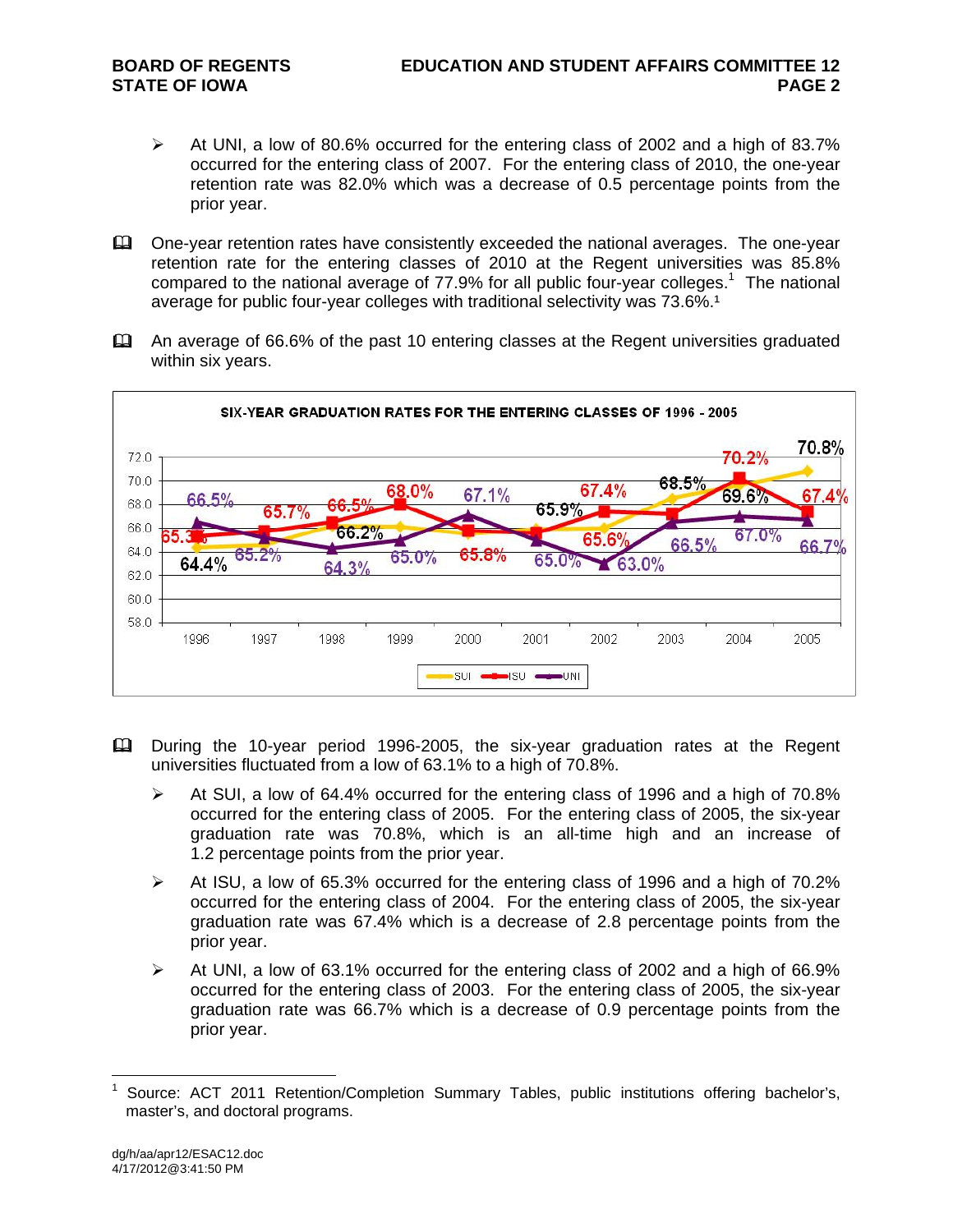- Six-year graduation rates have also consistently exceeded the national averages. The six-year graduation rate for the entering classes of 2005 at the Regent universities was 68.7% compared to the national average of  $54.2\%$  for all public four-year colleges.<sup>1</sup> The national average for public four-year colleges with traditional selectivity was 46.3%.<sup>1</sup>
- The average number of years to complete a degree by Regent university students who graduated within six years decreased from 4.61 years for the entering classes of 1995 to 4.48 years for the entering classes of 2005. There was a slight decrease (-0.01) in the time to degree for the entering classes of 2005 from the prior year.

The time to degree is influenced by a number of factors, including major sought, parents' education, change of major, and grade point average. Approximately 42% of the entering classes of 2007 at the Regent universities graduated within four years compared to the national average of 29.4% for all public four-year colleges.<sup>1</sup> The national average for public four-year colleges with traditional selectively was 21.6%.<sup>1</sup>

- Retention and graduation rates for racial/ethnic minority students continue to be lower than for non-minority students.
	- $\triangleright$  For the entering classes of 2010, the average one-year retention rate for racial/ethnic minority students was 84.9% at the Regent universities compared to the average one-year retention rate for non-minority students of 85.6%.
	- $\triangleright$  For the entering class of 2005, the average six-year graduation rate for racial/ethnic minority students was 58.0% at the Regent universities compared to the average six-year graduation rate for non-minority students of 69.8%.

The Graduation and Retention Rates Report addresses the Board of Regents Strategic Plan priorities of "access, affordability, and student success" and "educational excellence and impact." It also addresses Goal #2 – "Iowa's public universities shall increase the degree attainment of underrepresented minority students" and Goal #3 – "Iowa's public universities shall increase the percent of undergraduate students who graduate within four years."

#### **Background:**

- **Q.** Definition of Retention Rates. Retention is the rate at which members of an entering class return to that same institution in successive years until the completion of a degree. Research shows that the majority of students who withdraw, transfer, or otherwise leave an institution do so during the first two years of college. $<sup>2</sup>$ </sup>
- Retention Factors. Previous national and state studies, as well as the Regent universities' experience, have demonstrated that the following factors contribute significantly to the retention rate – (1) student input; (2) institutional environment; and (3) academic standards.<sup>3</sup>

 2 Source: National Center for Education Statistics.

<sup>&</sup>lt;sup>3</sup> Source: ACT "What Works in Student Retention?"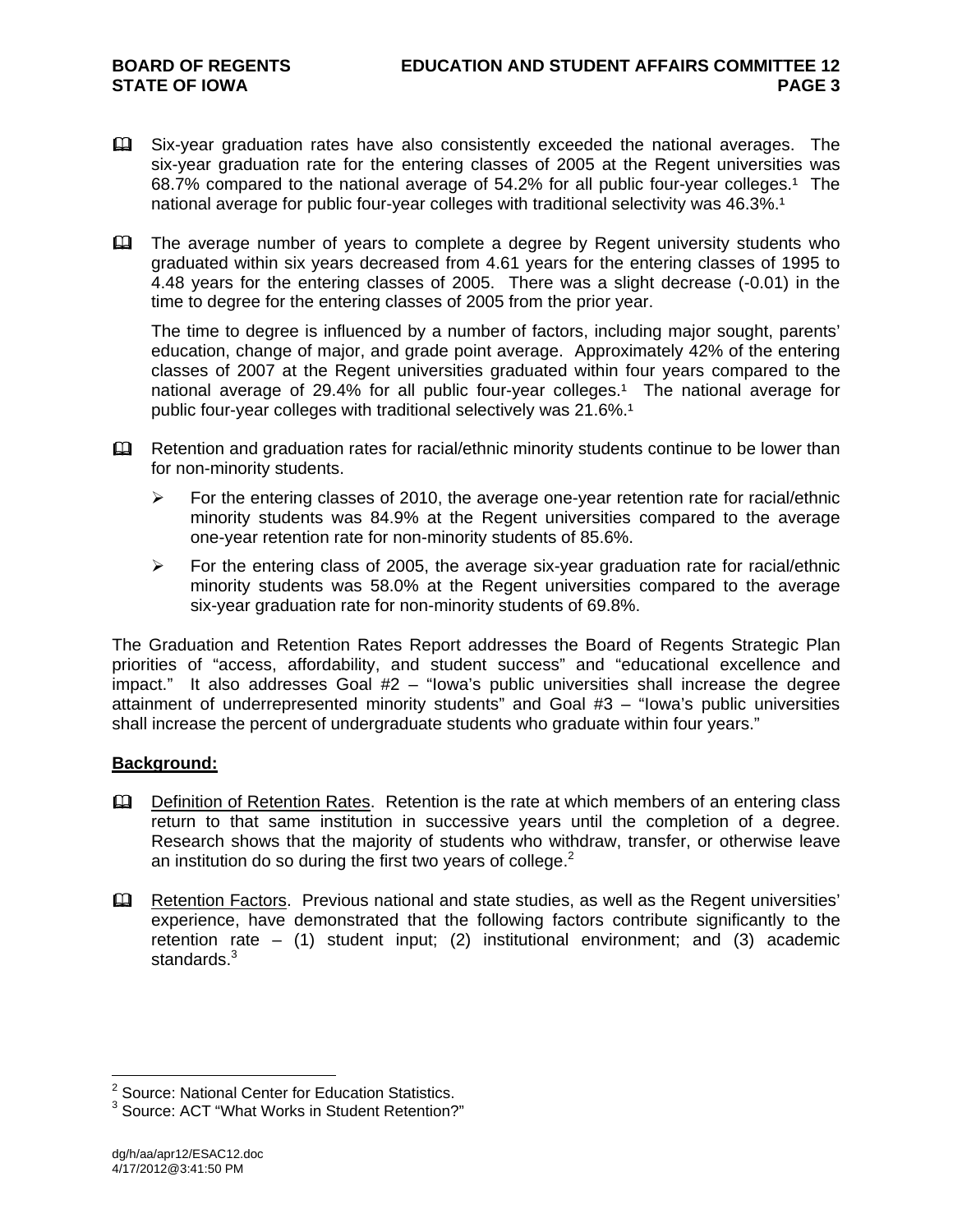**Example 3** Best Practices in Retention. Retention practices responsible for the greatest contribution to retention include first-year programs, academic advising, and learning support.<sup>2</sup> The Regent universities have established a variety of initiatives, programs, and services (such as tutoring labs, academic advising, career development services, and learning communities) to help students make a successful transition to the rigors of postsecondary learning and to the challenges of independence and adulthood. $4$ 

# **Highlights:**

- One-Year Retention Rates. During the past 10 years, the average one-year retention rate at SUI has been 83.7%; at ISU, it has been 84.8%; and at UNI, it has been 81.9%. The Fall 2011 one-year retention rate at SUI was 85.6%; at ISU, it was 87.8%; and at UNI, it was 82.0%. In Fall 2010, the one-year retention rate at SUI was 86.6%; at ISU, it was 86.0%; and at UNI, it was 82.5%.
- One-Year Retention Rates by High School Rank. There is a difference in retention rates when high school rank is considered. In Fall 2011, the average one-year retention rate for Regent university students who graduated from high school in the  $90<sup>th</sup>$  -  $99<sup>th</sup>$  percentile was 91.7% while the average one-year retention rate for students who graduated in the  $70^{th}$  -  $79^{th}$  percentile was 85.3% and for those in the  $30^{th}$  -  $39^{th}$  percentile it was 76.9%.
- **Ell** One-Year Retention Rates by ACT Score. There is also a difference in retention rates when ACT score is considered. In Fall 2011, the average one-year retention rate for the entering class of 2010 with an ACT score of 32-36 was 92.3% while the average one-year retention rate for students with an ACT score of 27-31 was 89.5% and for those with an ACT score of 19-21, it was 81.0%.
- Cone-Year Retention Rates by First-Term GPA. There is clearly a difference in retention rates when first-term GPA is considered. In Fall 2011, the average one-year retention rate for the entering class of 2010 with a first-term GPA of 3.50-4.00 was 94.2% while the average one-year retention rate for students with a first-term GPA of 3.00-3.24 was 90.8%; for those with a first-term GPA of 2.50-2.74, it was 86.9%; and for those with a first-term GPA of 2.00-2.24, it was 82.8%.
- Six-Year Graduation Rates. During the past 10 years, the average six-year graduation rate at SUI has been 66.8%; at ISU, it has been 67.2%; and at UNI, it has been 65.8%. The Fall 2011 six-year graduation rate for the entering class of 2005 at SUI was 70.8%; at ISU, it was 67.4%; and at UNI, it was 66.7%. In Fall 2010, the six-year graduation rate at SUI was 69.6%; at ISU, it was 70.2%; and at UNI, it was 67.6%. Six-year graduation rates for the Regent universities and peer institutions are included in Attachment E (page 16).
- Six-Year Graduation Rates by First-Term GPA. There is clearly a difference in graduation rates when first-term GPA is considered. In Fall 2011, the average six-year graduation rate for the entering class of 2005 with a first-term GPA of 3.50-4.00 was 85.8% while the average six-year graduation rate for students with a first-term GPA of 3.00-3.24 was 80.6%; for those with a first-term GPA of 2.50-2.74, it was 71.5%; and for those with a first-term GPA of 2.00-2.24, it was 56.1%.

 4 The Attachments on pages 12-14 describe some of the retention initiatives implemented by the Regent universities.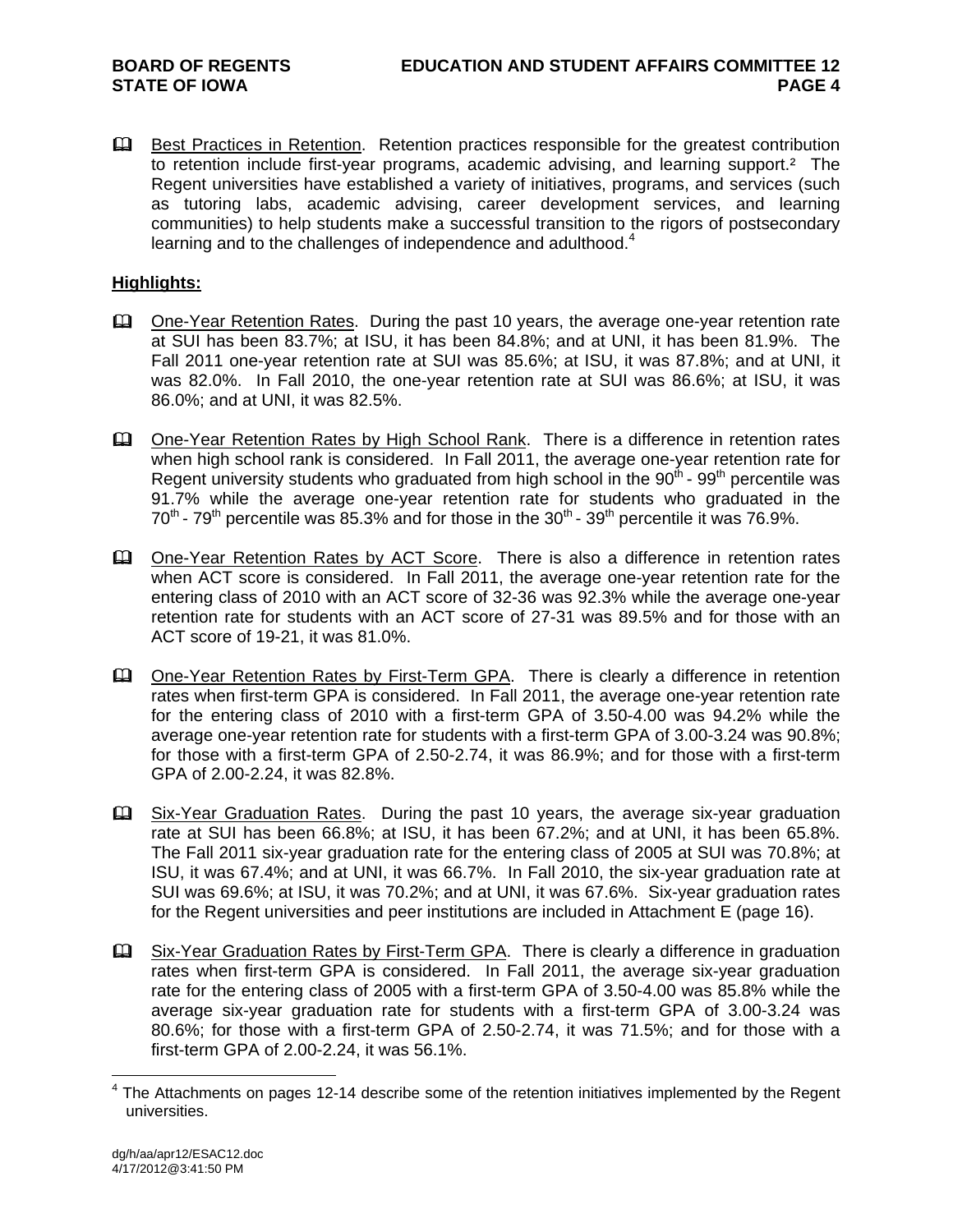#### **BOARD OF REGENTS EDUCATION AND STUDENT AFFAIRS COMMITTEE 12 STATE OF IOWA** PAGE 5

- **Average Time to Degree.** The average number of years to complete an undergraduate degree by students in the entering classes of 2005 at the Regent universities who graduated within six years was 4.48 years compared to 4.49 years the prior year. The time beyond four years typically reflects students' participation in additional activities, such as study abroad programs, internships, and double majors. It also reflects students' degree major changes.<sup>5</sup> The national average time to completion for first-time recipients of bachelor's degrees in 2005-06 was 4.70 years for students who graduated within six vears.<sup>6</sup>
- Diversity. Ethnic and racial minority students generally have lower retention and graduation rates than non-minority students although significant variation can occur within individual racial and ethnic minority cohorts as a result of small cohort sizes. However, for the entering class of 2010, the average one-year retention rate for resident racial and ethnic minority students at the Regent universities was higher than for resident non-minority students. The average on-year retention rate for non-resident racial and ethnic minority students at the Regent universities was lower than for non-resident non-minority students.

# **ONE-YEAR RETENTION RATES BY RACE/ETHNICITY AND RESIDENCE ENTERING CLASS OF 2010**

|            | <b>Non-Minority</b> |              |       | <b>Minority</b> |              |       |  |
|------------|---------------------|--------------|-------|-----------------|--------------|-------|--|
|            | Resident            | Non-Resident | Total | Resident        | Non-Resident | Total |  |
| <b>SUI</b> | 83.0%               | 87.1%        | 84.9% | 85.1%           | 85.2%        | 85.2% |  |
| <b>ISU</b> | 88.1%               | 87.6%        | 87.9% | 90.2%           | 79.7%        | 85.3% |  |
| UNI        | 81.9%               | 85.4%        | 82.0% | 83.2%           | 77.3%        | 82.2% |  |
| Total      | 84.8%               | 87.2%        | 85.6% | 86.9%           | 82.7%        | 84.9% |  |

# University of Iowa.

- $\boxtimes$  The one-year retention rate for racial/ethnic minorities (86.4%) was essentially the same as the rate for non-minorities (86.5%) in the entering class of 2010. The one-year retention rates for Hispanic Americans, American Indians/Alaska Natives, Asian Americans, and students who reported two or more races were higher than for non-minorities (+0.8 PP, +4.0 PP, +2.4 PP, and +0.6 PP, respectively). However, the one-year retention rates for Blacks/African Americans and Native Hawaiians/Other Pacific Islanders were lower than for non-minorities (-3.8 PP and -1.6 PP, respectively).
- $\triangleright$  Iowa State University.
	- $\boxtimes$  The one-year retention rate for racial/ethnic minorities (85.3%) was 2.6 PP lower than for non-minorities (87.9%). The one-year retention rate for Asian Americans was 4.6 PP higher than for non-minorities. However, the one-year retention rates for Hispanic Americans, American Indians/Alaska Natives, Blacks/African Americans, Native Hawaiians/Other Pacific Islanders, and students who reported two or more races were lower than for non-minorities (-1.9 PP, -37.9 PP, -5.9 PP, -21.2 PP, and -3.1 PP, respectively).

<sup>&</sup>lt;sup>5</sup> According to the National Center for Education Statistics, more than 20% of college students change their degree major. 6

<sup>&</sup>lt;sup>6</sup> Source: National Student Clearinghouse Research.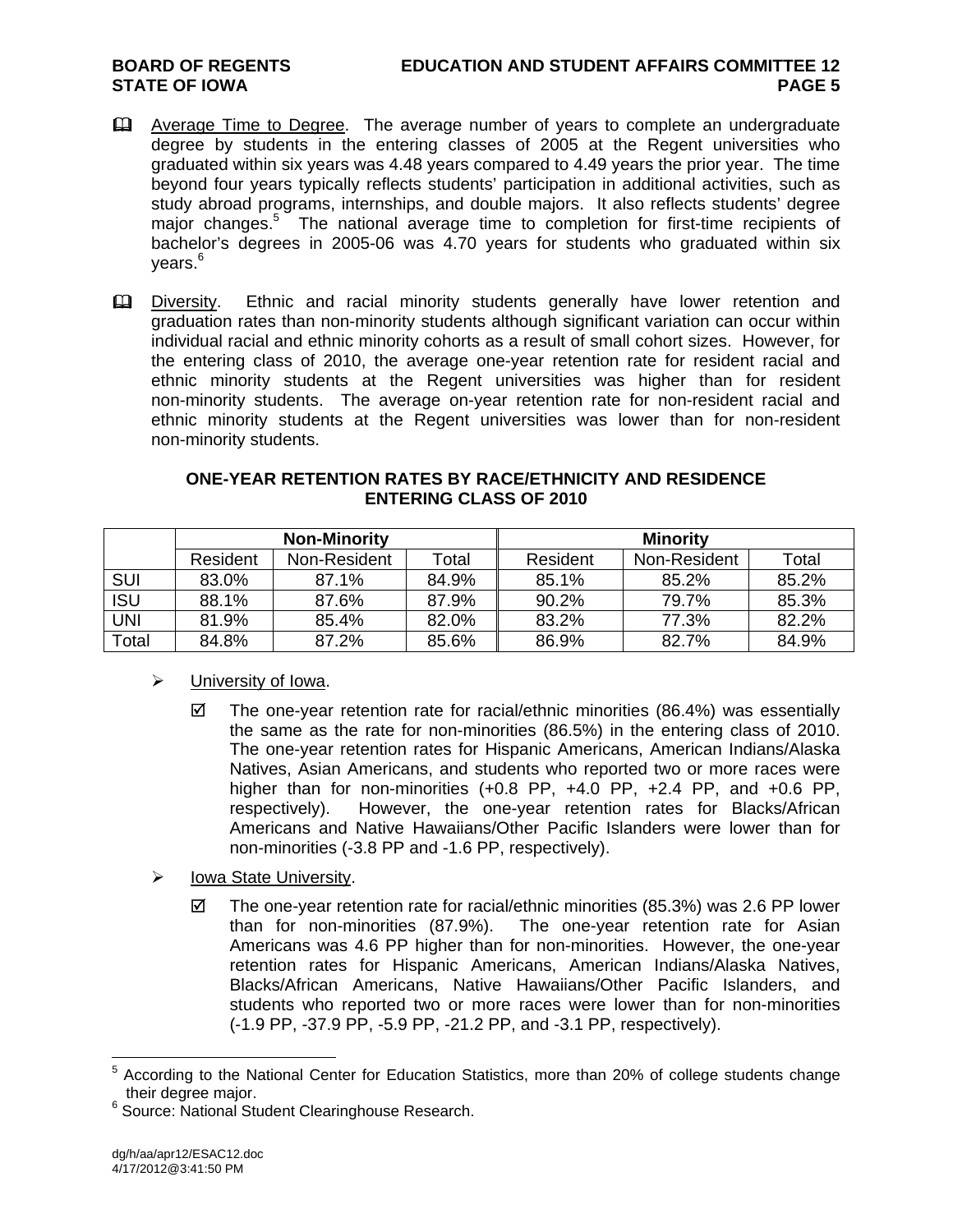# University of Northern Iowa.

 $\boxtimes$  The one-year retention rate for racial/ethnic minorities (82.2%) was essentially the same as for non-minorities (82.0%). The one-year retention rates for Hispanic Americans, Native Hawaiians/Other Pacific Islanders, and students who reported two or more races were higher than for non-minorities (+10.5 PP, +18.0 PP, and +5.1 PP, respectively). However, the one-year retention rates for American Indians/Alaska Natives, Asian Americans, and Blacks/African Americans were lower than for non-minorities (-32.0 PP, -12.0 PP, and -8.7 PP, respectively).

For the entering class of 2005, the six-year graduation rate for resident racial and ethnic minority students was lower than for resident non-minority students. At ISU, resident minority students had a higher six-year graduation rate than non-resident minority students while at SUI and UNI, resident minority students had lower six-year graduation rates than non-resident minority students.

|            | <b>Non-Minority</b> |              |       | <b>Minority</b> |              |       |  |
|------------|---------------------|--------------|-------|-----------------|--------------|-------|--|
|            | Resident            | Non-Resident | Total | Resident        | Non-Resident | Total |  |
| <b>SUI</b> | 70.9%               | 73.3%        | 71.8% | 57.9%           | 58.1%        | 58.0% |  |
| <b>ISU</b> | 69.5%               | 64.9%        | 68.4% | 61.7%           | 60.8%        | 61.3% |  |
| UNI        | 68.5%               | 59.8%        | 68.1% | 45.8%           | 48.1%        | 46.5% |  |
| Total      | 69.8%               | 69.8%        | 69.8% | 57.7%           | 58.5%        | 58.0% |  |

# **SIX-YEAR GRADUATION RATES BY RACE/ETHNICITY AND RESIDENCE ENTERING CLASS OF 2005**

- > University of Iowa.
	- $\boxtimes$  The six-year graduation rate for racial/ethnic minorities was 13.8 PP lower than for non-minorities. The six-year graduation rates for Native Americans, African Americans, Asian Americans, and Hispanic Americans were all lower than for non-minorities (-25.6 PP, -15.2 PP, -13.2 PP, and -12.2 PP, respectively).
- $\triangleright$  Iowa State University.
	- $\boxtimes$  The six-year graduation rate for racial/ethnic minorities was 7.1 PP lower than for non-minorities. The six-year graduation rate for Native Americans was higher than for non-minorities (+3.0 PP). The six-year graduation rates for African Americans, Asian Americans, and Hispanic Americans were all lower than for non-minorities (-16.1 PP, -2.7 PP, and -4.3, respectively).
- University of Northern Iowa.
	- $\boxtimes$  The six-year graduation rate for racial/ethnic minorities was 21.6 PP lower than for non-minorities. The six-year graduation rate for Native Americans was higher than for non-minorities (+6.9 PP). The six-year graduation rates for African Americans, Asian Americans, and Hispanic Americans were all lower than for non-minorities (-28.5 PP, -20.1 PP, and -13.6 PP, respectively).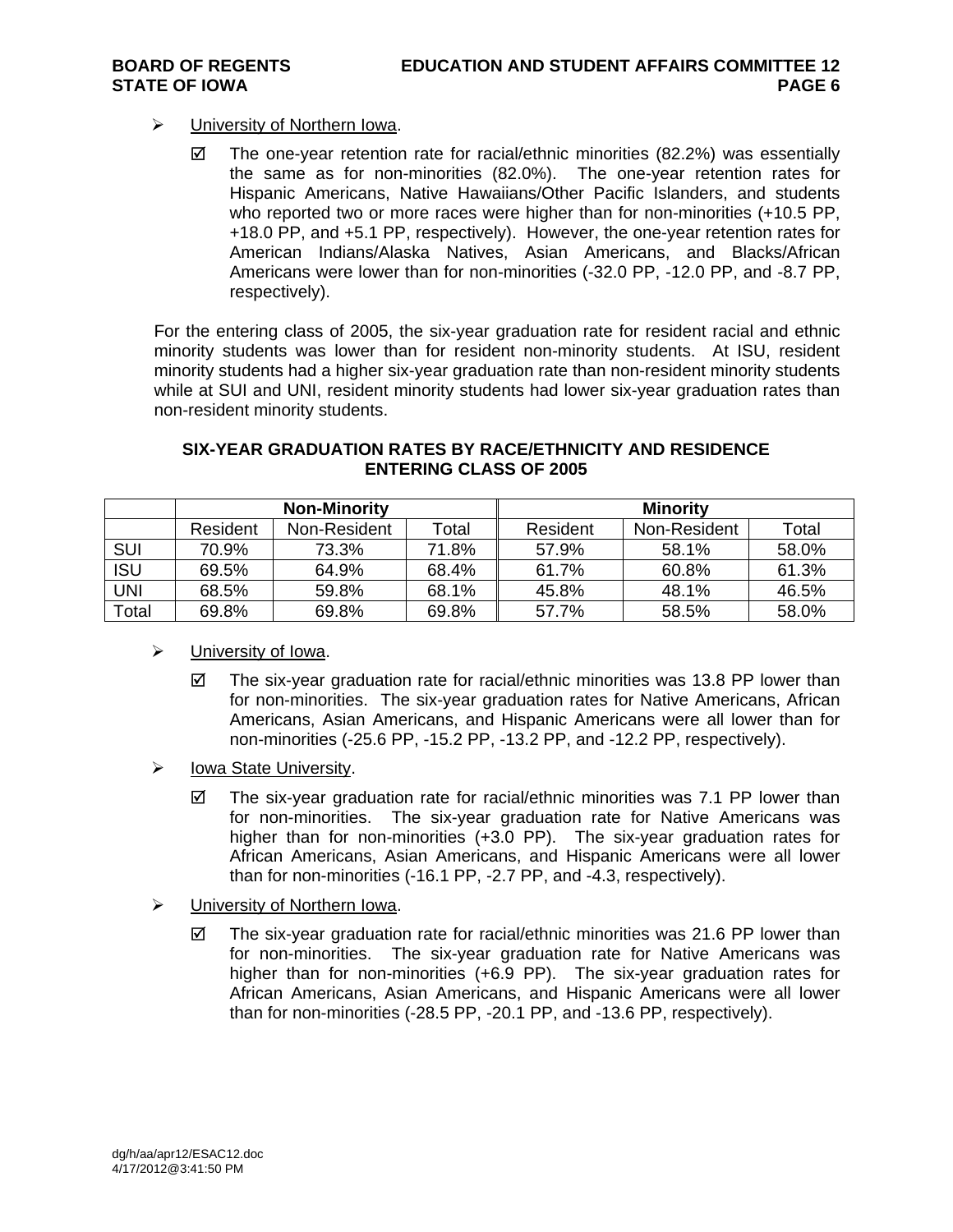Gender. For the entering class of 2010, women at the Regent universities had higher one-year retention rates than men at ISU and UNI and higher six-year graduation rates than men at the three Regent universities.

According to the U.S. Department of Education, "women have earned a greater percentage of bachelor's degree than men since the early 1980s overall."<sup>7</sup> "In 2011, 15.6% of women ages 25 and older held at least a bachelor's degree, compared with 14.9% of men. $8$ 

|            |       | <b>One-year Retention Rates</b> |       | <b>Six-Year Graduation Rates</b> |       |       |  |
|------------|-------|---------------------------------|-------|----------------------------------|-------|-------|--|
|            |       | <b>Entering Class of 2010</b>   |       | <b>Entering Class of 2005</b>    |       |       |  |
|            | Men   | Women                           | Total | Men                              | Women | Total |  |
| <b>SUI</b> | 86.2% | 85.0%                           | 85.6% | 69.6%                            | 71.8% | 70.8% |  |
| <b>ISU</b> | 86.7% | 89.0%                           | 87.8% | 65.5%                            | 69.8% | 67.4% |  |
| <b>UNI</b> | 81.9% | 82.0%                           | 82.0% | 63.7%                            | 68.5% | 66.7% |  |
| Total      | 85.8% | 85.8%                           | 85.8% | 66.5%                            | 70.4% | 68.7% |  |

# **ONE-YEAR RETENTION AND SIX-YEAR GRADUATION RATES BY GENDER**

- **Example 1** Transfer Students. Completion of an associate degree and attainment of a high transfer GPA appear to be related to higher retention and graduation rates at the Regent universities for transfer students.
	- $\triangleright$  Students who transferred from Iowa community colleges in Fall 2010 after they completed an associate of arts (AA) or other associate degree had a higher one-year retention rate (79.7%) than transfer students who had not completed any associate degree (77.2%).
	- $\triangleright$  Students who transferred from Iowa community colleges in Fall 2009 after they completed an associate of arts (AA) or other associate degree had a higher two-year graduation rate (25.5%) than students who had not completed any associate degree (9.0%).
	- $\triangleright$  Students who transferred from Iowa community colleges in Fall 2008 after they completed an associate of arts (AA) or other associate degree had a higher three-year graduation rate (60.8%) than students who had not completed any associate degree (38.6%).
	- $\triangleright$  There is a significant difference in one-year retention rates when transfer GPA is considered. Students in the entering class of Fall 2010 with a transfer GPA of 3.50-4.00 had a one-year retention rate of 85.9%. The one-year retention rate for students with a transfer GPA of 3.00-3.24 was 82.4%; for a GPA of 2.50-2.74, it was 75.5%; and for a GPA of 2.00-2.24, it was 63.9%.
	- $\triangleright$  Students in the entering class of Fall 2008 with a transfer GPA of 3.50-4.00 had a higher three-year graduation rate (63.7%) than students with a transfer GPA of 3.00-3.24 (49.3%), 2.50-2.74 (38.4%), or 2.00-2.24 (24.5%).

<sup>&</sup>lt;sup>7</sup> NCES Condition of Education Report, 2009.

<sup>&</sup>lt;sup>8</sup> Bureau of Labor Statistics.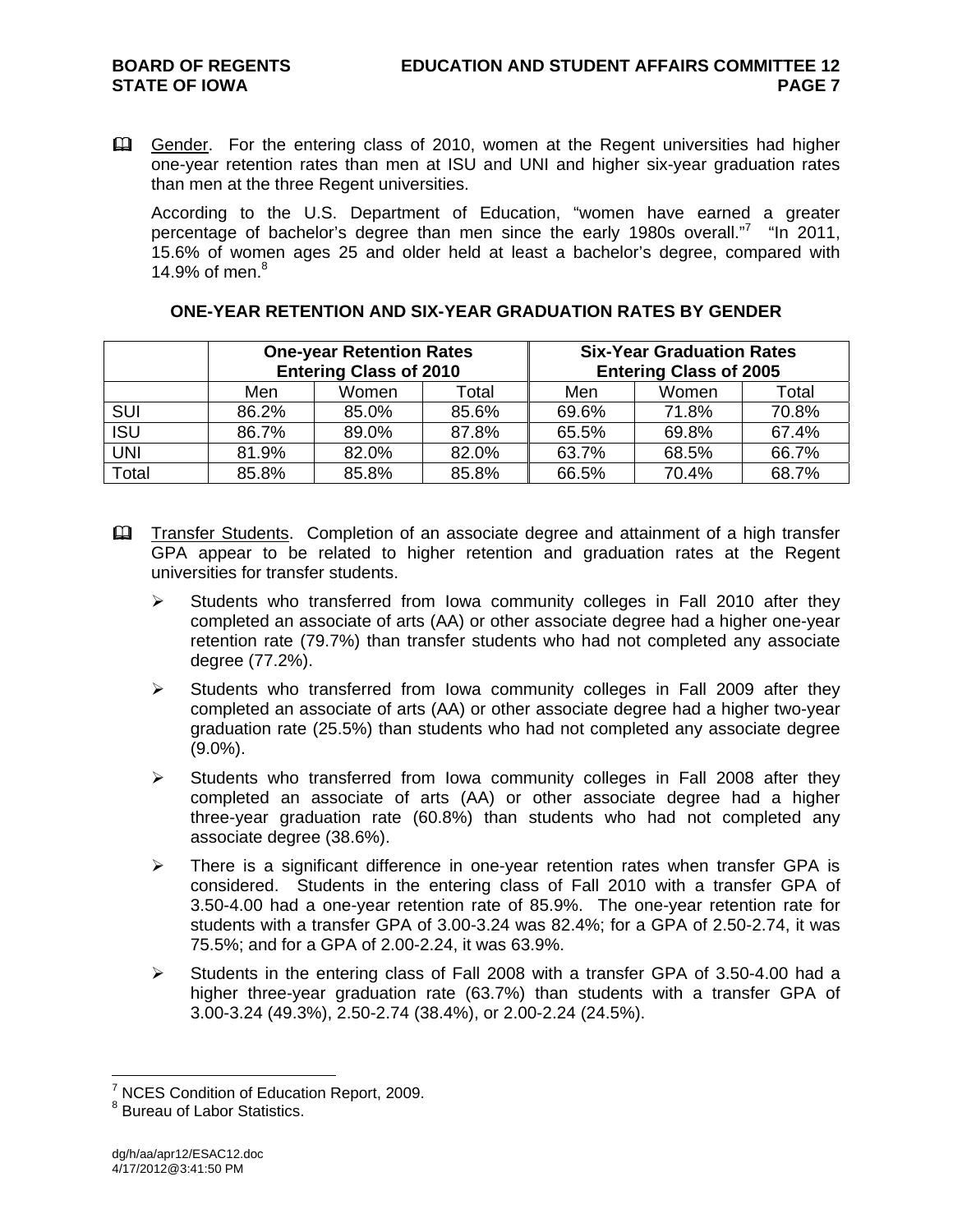- $\triangleright$  Minority students in the entering class of 2010 had a lower one-year retention rate (77.5%) than non-minority students (79.1%).
- $\triangleright$  Minority students in the entering class of 2008 had a lower three-year graduation rate (36.0%) than non-minority students (49.1%).
- **Ell** Non-Persisters.<sup>9</sup> Using data from the National Student Clearinghouse, the Regent universities were able to "track" students from the entering class of 2005 who transferred to another post-secondary institution prior to completing their undergraduate studies at their original Regent institution.
	- $\triangleright$  Approximately, 19.5% of the entering class of 2005 who did not persist at their original Regent university transferred elsewhere; of those who transferred, more than 43% graduated from a four-year institution.
	- $\triangleright$  More than 8% of the entering class of 2005 graduated from another four-year institution.
	- $\triangleright$  When those numbers are factored into the total graduation rates, the six-year graduation rates increase from 70.8% to 77.7% at the University of Iowa; from 67.4% to 75.9% at Iowa State University; and from 66.7% to 78.3% at the University of Northern Iowa.

<sup>&</sup>lt;sup>9</sup> Lack of completion of a degree from the matriculating institution does not necessarily reflect failure on the part of the institution or the student. Many unexpected or uncontrollable factors can lead to this result.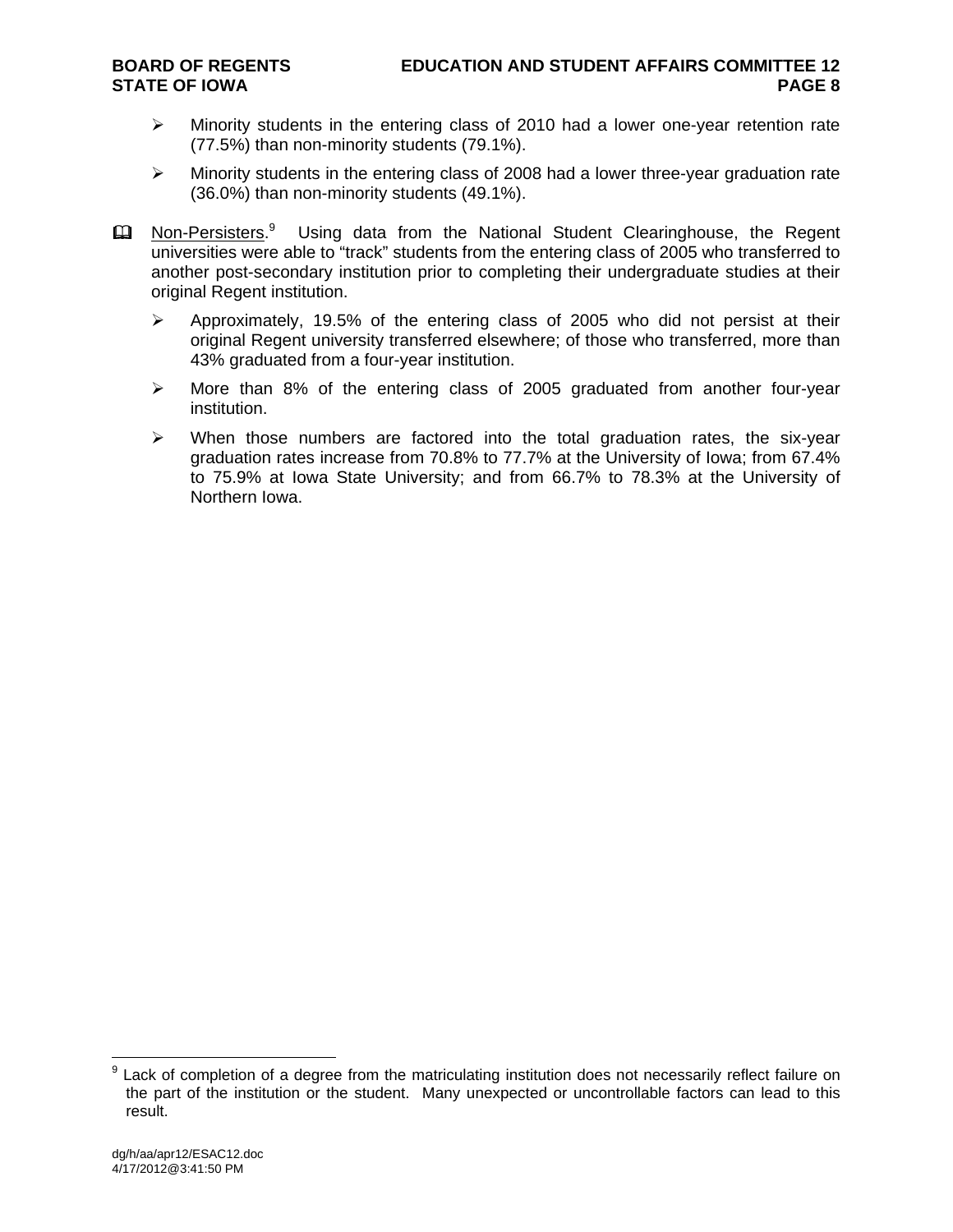#### **PART B**

### **ENROLLMENT AND DEGREE COMPLETION OF WOMEN AND MINORITIES IN STEM PROGRAMS**

In 2008, HF 2679 directed the Board of Regents to conduct a mathematics and science collaborative study to (1) collect data and report on the number and proportion of women and minorities enrolled in STEM<sup>10</sup> programs at the Regent universities as well as high school programs, such as Project Lead the Way, and (2) make recommendations for STEM-related programming measures for improving the number and proportion of women and minorities in STEM programs. One of the study recommendations was to provide annual updates on enrollment and graduation of women and minorities in STEM programs to the Board of Regents. Below is the 2011 update.

- $\Box$  How did enrollments in STEM programs change during the past year?
	- $\triangleright$  Undergraduate enrollment in STEM programs. The total undergraduate enrollment of students in STEM programs increased from 18,025 in 2010 to 19,587 (+8.7%) in 2011.
		- Total undergraduate enrollment of Native American, African American, Asian American, and Hispanic American students majoring in STEM programs increased from 1,722 in 2010 to 2,026 in 2011 (+17.7%). The proportion of minority students enrolled in STEM majors increased from 9.6% in 2010 to 10.3% in 2011.
		- Total undergraduate enrollment of women majoring in STEM programs increased from 6,664 in 2010 to 7,203 in 2011 (+8.1%). The proportion of women in STEM programs decreased slightly from 37.0% in 2010 to 36.8% in 2011.



Minority refers to ethnic and racial minorities that are under-represented in STEM programs – Native Americans, African Americans, Asian Americans, and Hispanic Americans.

dg/h/aa/apr12/ESAC12.doc 4/17/2012@3:41:50 PM  $\overline{a}$  $10$  STEM = Science, Technology, Engineering, Mathematics.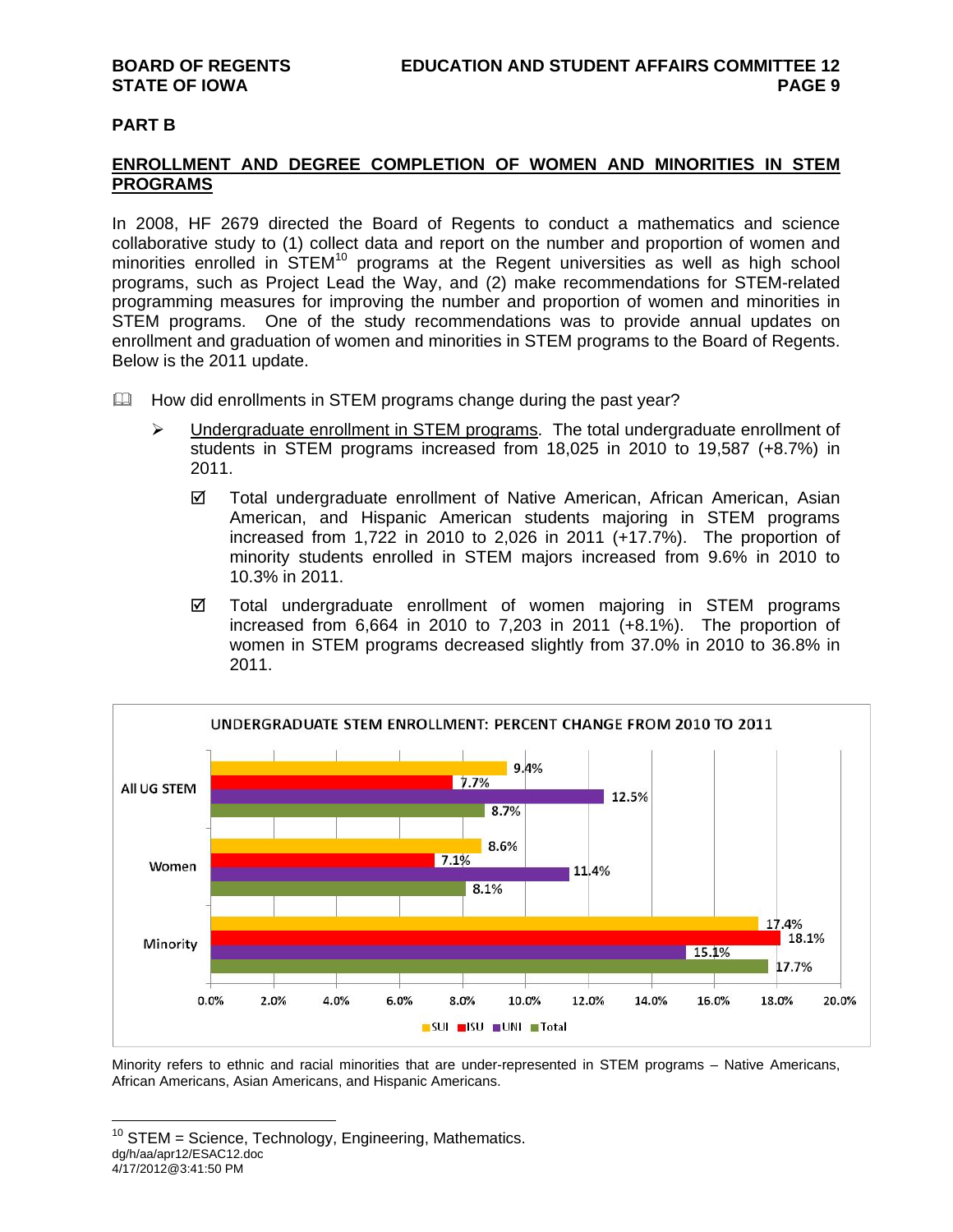- $\triangleright$  Graduate enrollment in STEM programs. The total graduate enrollment of students in STEM programs increased from 5,360 in 2010 to 5,420 in 2011 (+1.1%).
	- Total graduate enrollment of Native American, African American, Asian American, and Hispanic American students majoring in STEM programs increased from 440 in 2010 to 461 in 2011 (+4.8%).
	- $\boxtimes$  Total graduate enrollment of women majoring in STEM programs increased from 2,232 in 2010 to 2,300 in 2011 (+3.0%).
- $\triangleright$  Professional enrollment in STEM programs. The total professional enrollment of students in STEM programs increased from 1,996 in 2010 to 2,005 in 2011 (+0.5%).
	- Total professional enrollment of Native American, African American, Asian American, and Hispanic American students majoring in STEM programs increased from 264 in 2010 to 284 in 2011 (+7.6%).
	- Total professional enrollment of women majoring in STEM programs decreased from 1,147 in 2010 to 1,139 in 2011 (-0.7%).





dg/h/aa/apr12/ESAC12.doc 4/17/2012@3:41:50 PM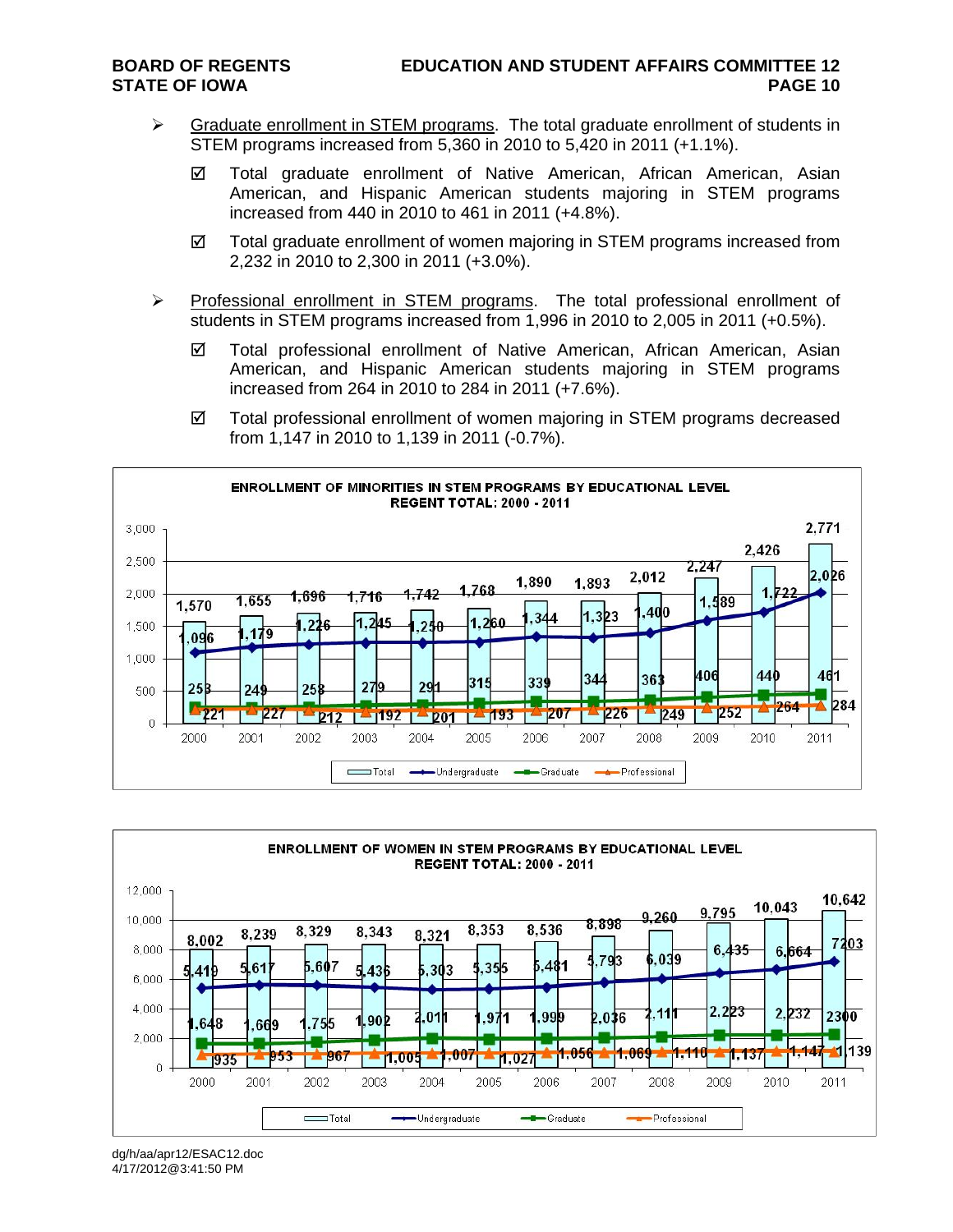- How many graduates from STEM programs occurred during the past year?
	- $\triangleright$  There were 415 minority graduates from STEM programs at the Regent universities in 2010. This represents an increase of 11 graduates (+2.7%) from the prior year.
		- $\boxtimes$  There was an increase of 30 graduates (+13.5%) in 2010 from the prior year from undergraduate STEM programs; aa decrease of 17 graduates (-11.8%) from graduate programs; and a decrease of two graduates (-5.4%) from professional programs.
	- $\triangleright$  There were 2,254 women graduates from STEM programs at the Regent universities in 2010. This represents an increase of 138 (+6.5%) from the prior year.
		- $\boxtimes$  There was an increase of 119 graduates (+9.6%) in 2010 from the prior year from undergraduate STEM programs; an increase of seven graduates (+1.0%) from graduate programs; and an increase of 12 graduates (+6.5%) from professional programs.





The highlights provided by the universities of their retention and graduation efforts are available on pages 12-14. The profiles of the entering classes of 2005 are provided on page 15 and six-year graduation rate comparisons with peer institutions is provided on page 16.

dg/h/aa/apr12/ESAC12.doc 4/17/2012@3:41:50 PM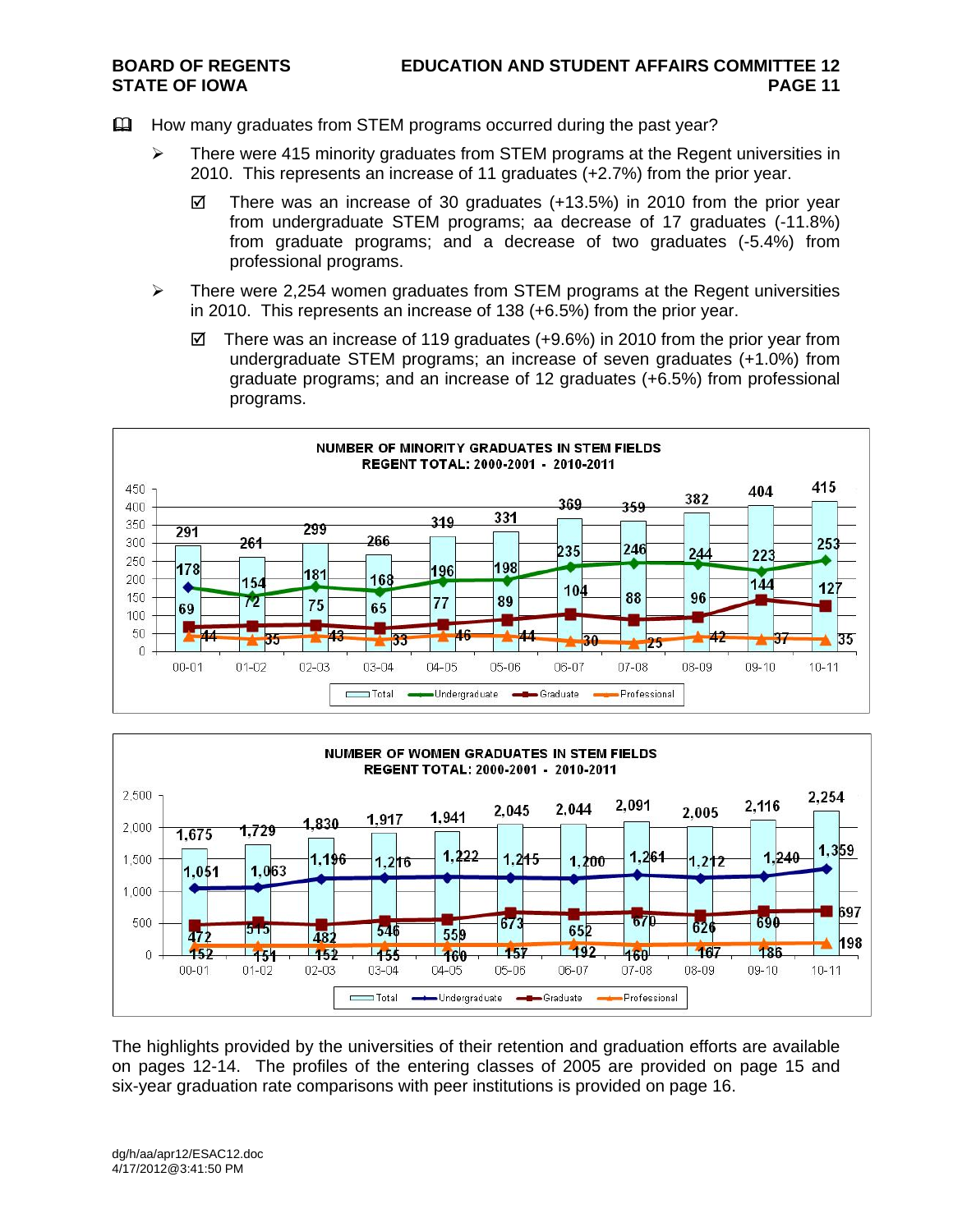# **UNIVERSITY OF IOWA GRADUATION AND RETENTION HIGHLIGHTS Fall 2011**

At the University of Iowa, both the six-year graduation rate (70.8%) and the four-year graduation rate (47%) continue to exceed the University's average for the past five years. The six-year rate and the four-year rate are up slightly from those reported in 2010-2011. The one-year retention rate (85.6%) is slightly lower, but comparable, to last year's rate (86.6%) and exceeds the five-year average (84.2%).

SUI has a number of retention and graduation efforts in place, including those efforts noted below.

- The four-year graduation plan assures that course availability issues will not impede students who meet the guidelines of the plan. The plan was instituted in 1995.
- Early intervention efforts during 2010-2011 expanded to include several "early alert" signals that indicate a student may be struggling; these efforts are focused on providing support to keep students in school.
- During 2010-2011, we continued our first-year seminar program, expanded access to living-learning communities, and began a University-wide tutoring program available free of charge to all students enrolled in particularly difficult courses.
- In Fall 2011, we began a new orientation program, OnIowa!, meant to introduce students to the higher expectations of collegiate academic work, to help students begin to make appropriate decisions, and to engage students in the traditions and history of the University of Iowa.
- Advantage Iowa, a program for first-year students who are U.S. citizens or permanent residents and whose enrollment will contribute to a diverse learning environment, is showing promise as a retention tool for eligible students.
- We have made the provision of Veteran Services a priority to meet the specialized needs of the increasing numbers of veterans returning to Iowa and to our classrooms. We were named a "Military Friendly" school for the third year in a row.
- We have expanded the number of TILE classrooms on campus. More than 1,600 students have participated in a course featuring active- and problem-based learning; research shows that students who are more engaged academically are retained and graduated at higher rates.
- The College of Liberal Arts and Sciences began to work more closely with students who have earned sufficient hours for graduation to ensure that they have a graduation plan in place.
- We continue to support study abroad, research opportunities with faculty members, internships and other high-impact activities that have been shown to be positively related to timely graduation.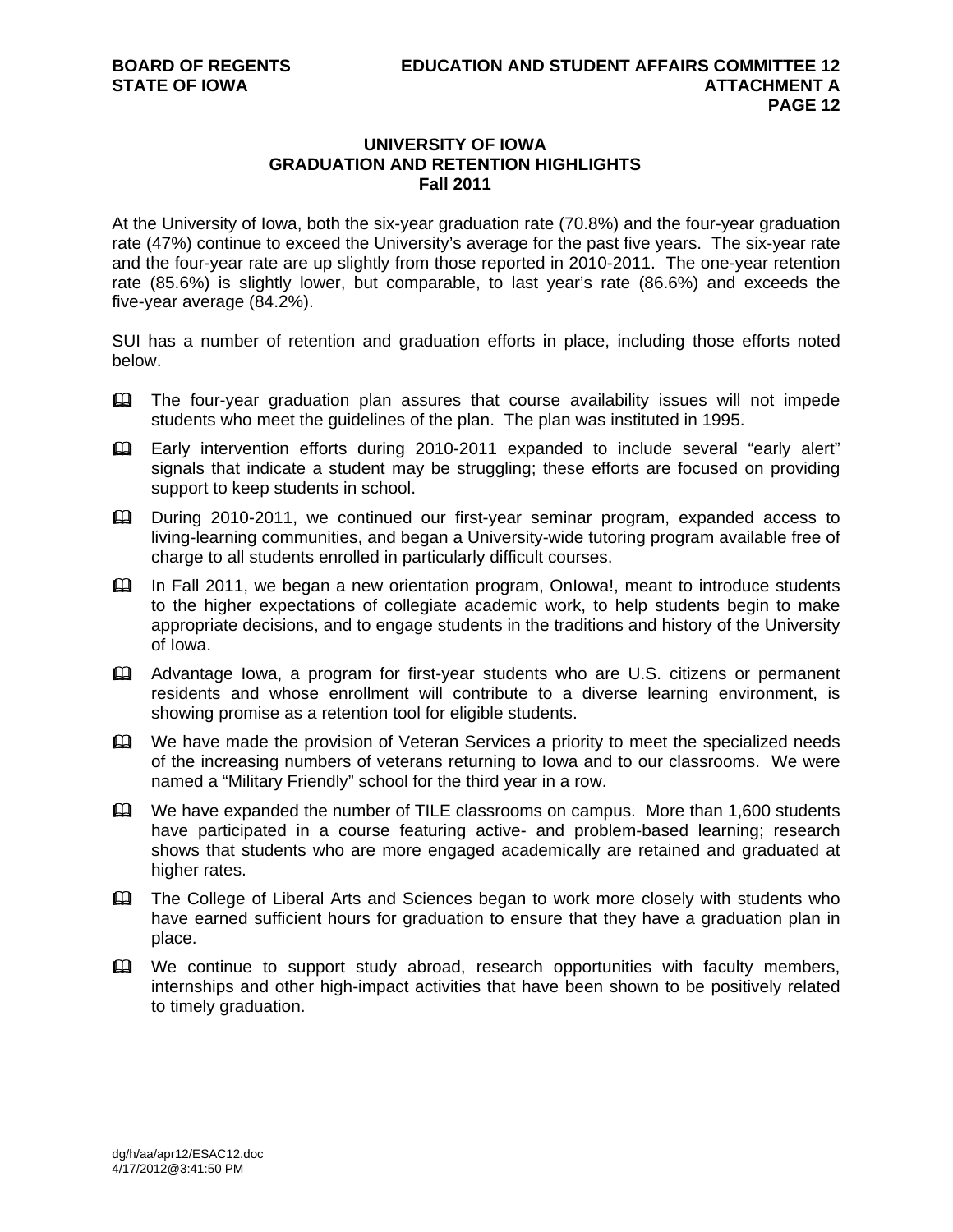# **IOWA STATE UNIVERSITY GRADUATION AND RETENTION HIGHLIGHTS Fall 2011**

At Iowa State University, the four-, five-, and six-year graduation rates all exceeded the average for the prior ten years, while first- and second-year retention rates both set all-time highs. The University continues to enhance programs to support retention and graduation as noted below.

- Iowa State University's one-year retention rate for the entering class of Fall 2010 set a new high of 87.7%. The one-year rate is a very strong predictor of the six-year graduation rate for that entering class, with a typical drop of about 16% from the one-year retention to the six-year graduation rate. The ISU two-year retention rate also set a new high at 78.2%.
- **Example Proget The Retention Task Force, now in its seventh year, continues to focus on retention through** programs related to advising, first-year student programs, classroom instruction, learning communities, and academic support. The task force continues to evolve, and is in the process of transitioning to a new Student Success Task Force.
- The first ISU Student Success Summit was held during Spring Semester 2011. The comprehensive, university-wide summit focused on retention issues facing the campus, the academic success of ISU students, and student learning outcomes related to instruction.
- Assessment and refinement of ISU student success programming is continual, which accounts for strong first- and second year retention rates for the most recent entering classes. Students who are potentially at-risk are identified during their first term of enrollment via MAP-Works<sup>12</sup> and other processes. Advising interventions during and after the first term support a holistic approach to student success.
- Nearly 86% of ISU on-campus freshmen participated in the MAP-Works assessment during Fall Semester 2011. The average GPA for this group was 2.80, compared to an average of 2.46 for on-campus freshmen who did not take MAP-Works. For off-campus freshmen, 43% participated in MAP-Works, and they earned an average GPA of 2.81, compared to an average of 2.42 for those who did not take MAP-Works. Although the MAP-Works project is funded by the Department of Residence, student responses are shared across the University for retention intervention and planning purposes.
- $\Box$  The ISU Learning Community initiative is in its 17<sup>th</sup> year, having served nearly 40,000 learning community members since its inception in 1995. Seventy-two percent of ISU new direct freshmen participated in learning communities for Fall 2011. The one-year retention rate for learning community students averages 90%, significantly higher than the one-year retention rate for non-LC students.
- $\Box$  ISU continues to emphasize fiscal responsibility and financial programming for students to assist students in reducing debt and to enable them to identify financial assistance that will permit them to complete their degrees.

 $12$  MAP-Works is a student success and retention program.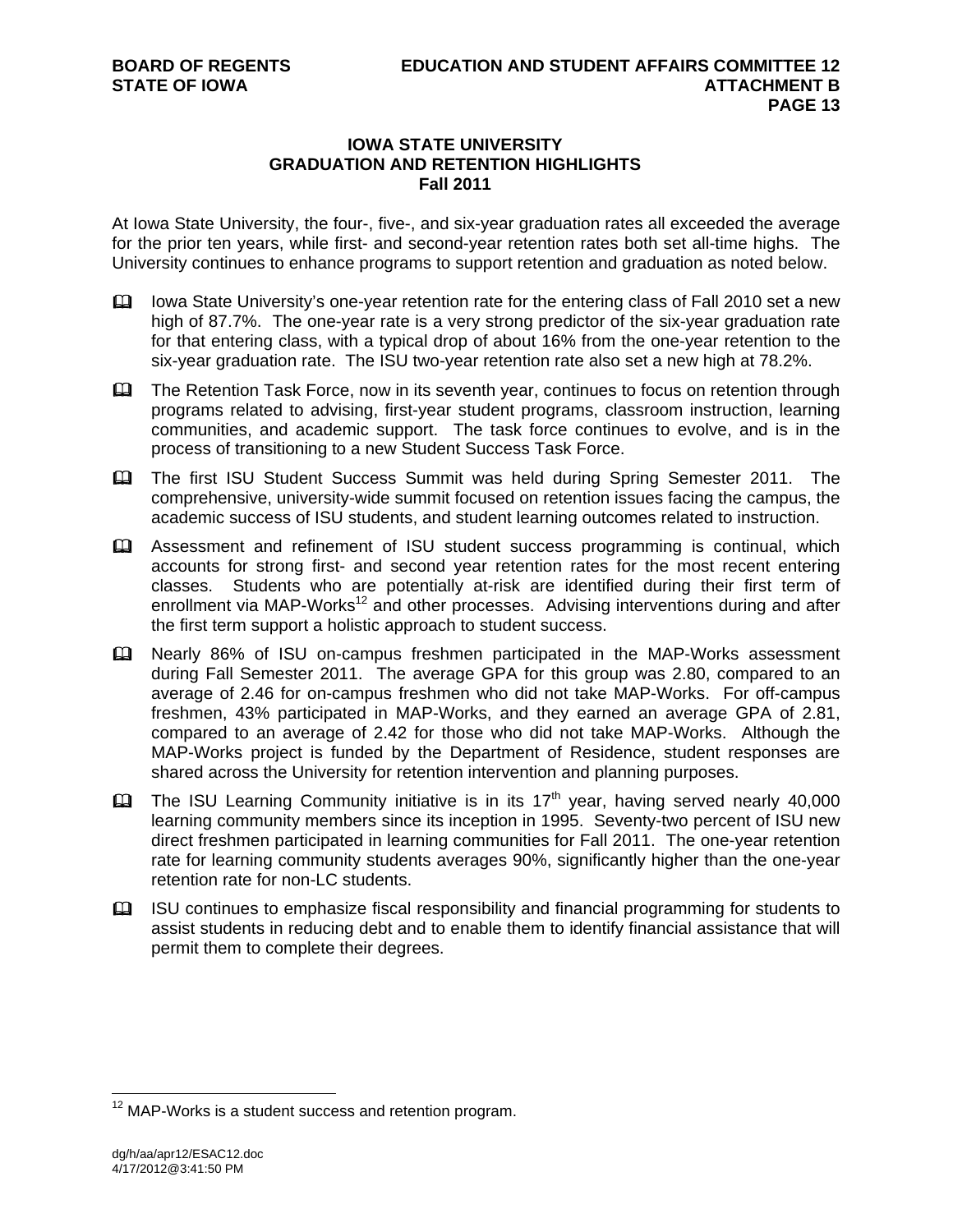### **UNIVERSITY OF NORTHERN IOWA GRADUATION AND RETENTION HIGHLIGHTS Fall 2011**

Our graduation and retention rates continue to exceed the rates of our peers and national average for institutions of our type. We continue to launch additional programs and efforts to support increasing the persistence and graduation rates of our students. Some highlights of those efforts for the past year include:

- The University Retention Council continued its efforts in addressing retention efforts on an all university level. The Council reviewed institutional policies on academic standing and secured a policy which better addresses the academic situation of first year students.
- The Retention Council also secured funding to provide for supplemental instruction (SI) for some first year courses which historically have been problematic for first year students.
- A new course titled "Cornerstone" blends instruction in writing and speaking with a supplemental unit of transition to college. This method provides valuable resource and transitional information to first year students.
- The ALEKS mathematics placement system was implemented for all incoming freshmen students. This system not only evaluates a student's proficiency in mathematics and makes a recommendation for placement in collegiate level mathematics courses it also provides developmental tutorials to address past deficiencies and prepares the student for entry into collegiate level courses.
- A proposal to create a Transfer Student Council has been made as a result of the yearlong study of transfer student issues as part of the Foundations of Excellence program.
- A supplemental on line orientation is being provided to transfer students to further the efforts provided during on campus orientation and registration of new transfer students.
- The Map Works on line assessment and intervention tool was implemented to all entering freshmen students and will be continued for future entering classes. This tool provides valuable information to advisors in supporting students' transition and persistence in college.
- We launched an extended orientation program for racial and ethnic minority students which provides extended programming for a full week prior to classes starting.
- We are offering first year courses with peer teaching assistants who mentor and assist first year students with course preparation and understanding.
- $\mathbf{\Omega}$  We are providing peer mentors to first year racial and ethnic minority students.

The four-year graduation rate for those students entering with the class of 2007 is 39.3%. This is the highest rate since the inception of the graduation and persistence report in 1988 and represents an increase of 4.2% over the previous year. The national four-year rate for public comprehensive universities is 17%. The ten year average for UNI is 34.8%.

The six-year graduation rate for the UNI entering class of 2005 is 66.7%. This is a slight decrease over last year's figure of 67.0%. The rate for our peer institutions is 50% and for public comprehensive universities nationally is 41%. The UNI ten year average for this rate is 65.8%.

The one year retention rate is 82.0% which is a slight decrease from last year's number of 82.3%. Our average for this characteristic for the past 10 years is 82.0%.

The retention rate to the second year of enrollment of transfer students is 80.8%. This compares to the native UNI student retention rate of 82.0%. The two-year graduation rate of transfer student holding an Associate of Arts degree is 33.6%. This compares to a four-year graduation rate of students entering directly to UNI from high school of 39.3%.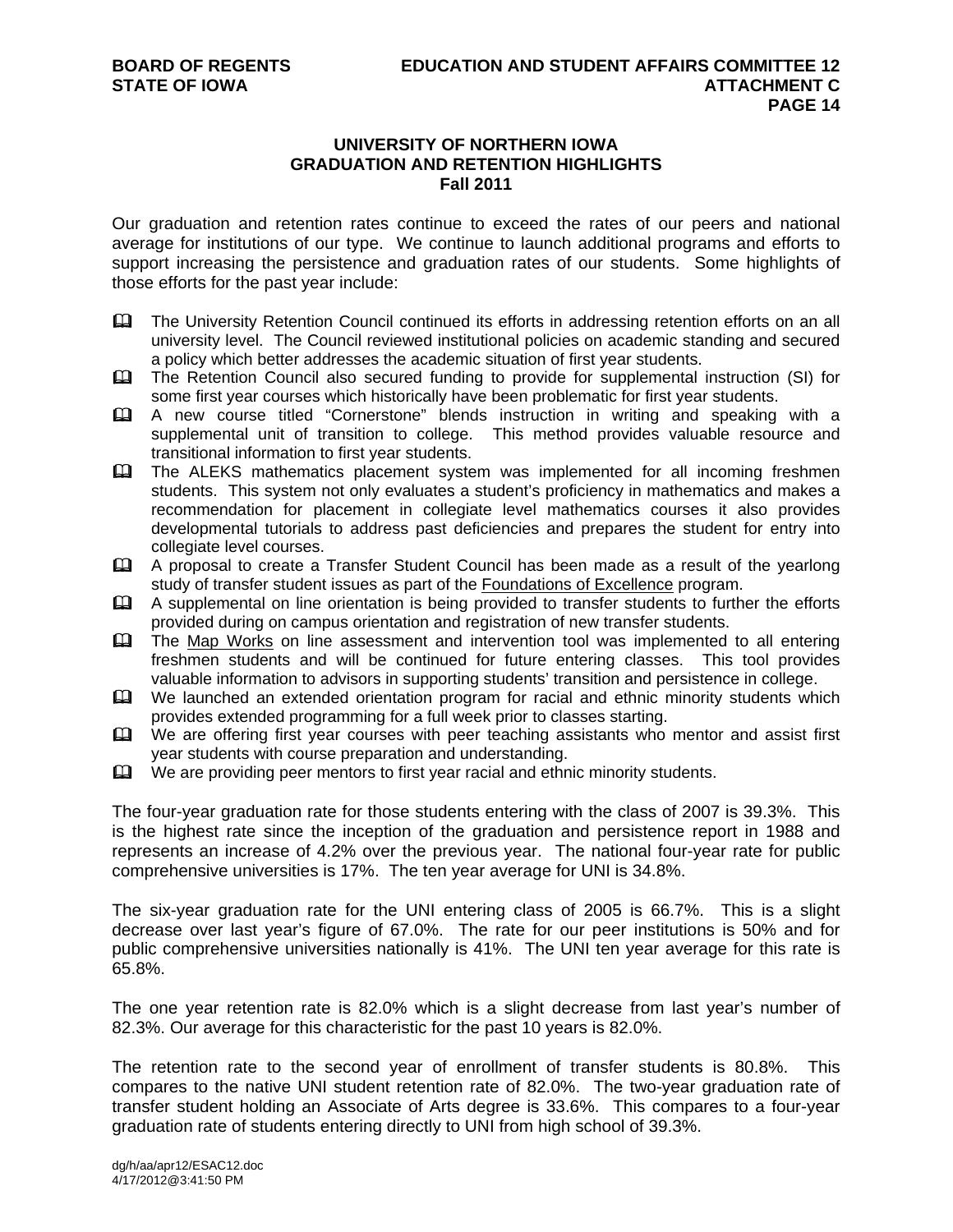# **BOARD OF REGENTS EDUCATION AND STUDENT AFFAIRS COMMITTEE 12**  STATE OF IOWA AND RESERVE TO A STATE OF IOWA AND RANGE TO A STATE OF IOWA ATTACHMENT DUAL OF IOWA ATTACHMENT D<br>PAGE 15







dg/h/aa/apr12/ESAC12.doc 4/17/2012@3:41:50 PM